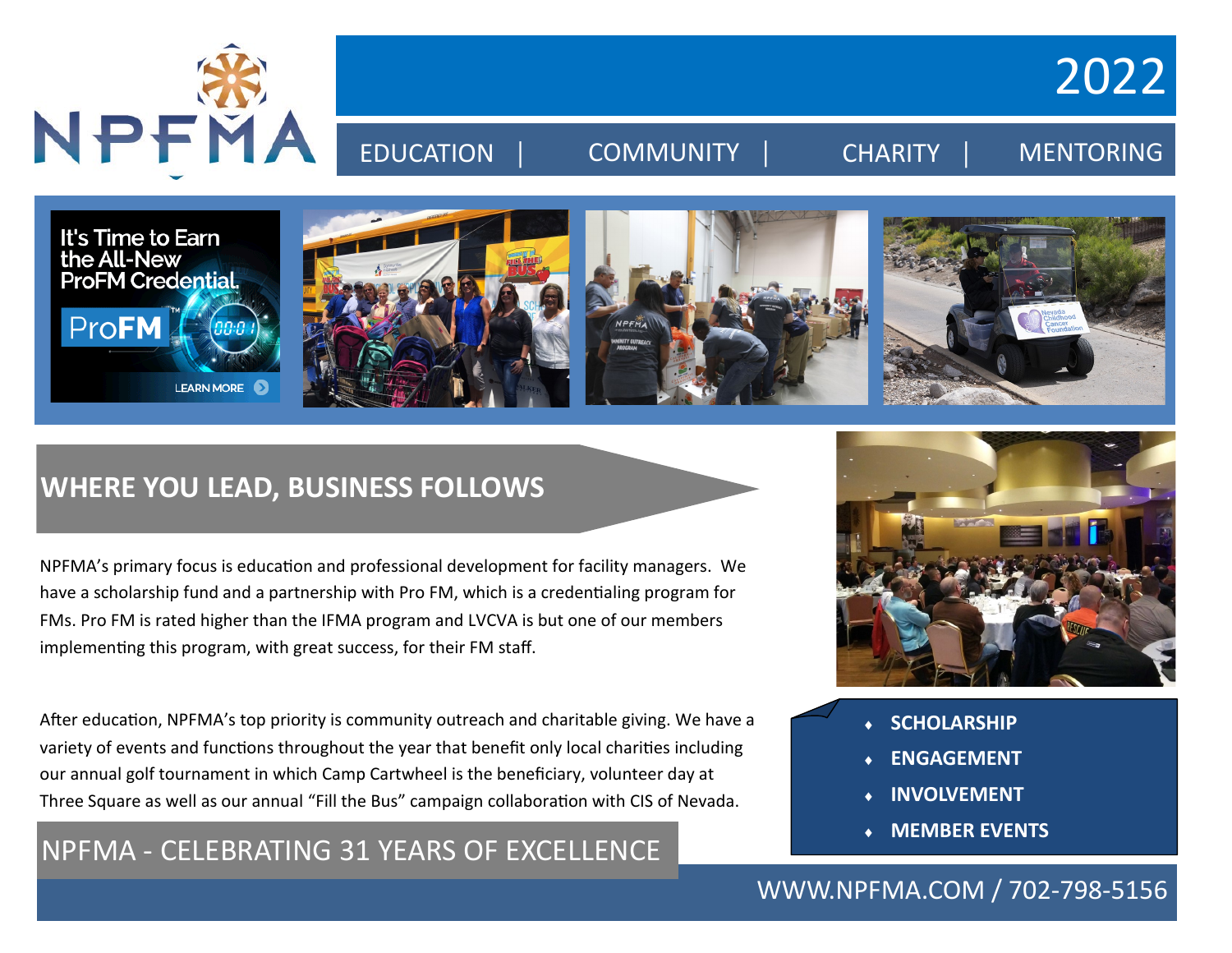## **SPONSORSHIP COMMITMENT FORM**

2022

| <b>Annual Sponsorships</b>                                                                                                                                                        | <b>Event Sponsorships</b>                                                                                                                                                                                                                                                                       |                                                                                                                                                                                                                                                         |
|-----------------------------------------------------------------------------------------------------------------------------------------------------------------------------------|-------------------------------------------------------------------------------------------------------------------------------------------------------------------------------------------------------------------------------------------------------------------------------------------------|---------------------------------------------------------------------------------------------------------------------------------------------------------------------------------------------------------------------------------------------------------|
| <b>ANNUAL SPONSORSHIPS</b><br>FRIEND SPONSOR-\$1,250<br><b>SUSTAINING SPONSOR - \$2,500</b><br><b>PRESIDENT'S CLUB - \$5,000</b><br><b>MEMBER EVENT WEBSITE PROMOTION - \$100</b> | <b>BREAKFAST PROGRAM SPONSORSHIPS \$1,200</b><br>Check preferred month:<br><b>SOLD -JANUARY</b><br><b>SOLD -MARCH</b><br>MAY<br><b>JULY</b>                                                                                                                                                     | <b>BREAKFAST AUXILIARY SPONSORSHIPS \$400</b><br>Check preferred month:<br>JAN<br><b>MARCH</b><br>$\frac{1}{2}$ MAY<br>SEPTEMBER<br>$\overline{\phantom{0}}$ JULY<br>Receives one minute of video ad time. Must be<br>approved by main meeting sponsor. |
| Please see reverse side for annual sustaining spon-<br>sorship benefits.<br>Every sponsor level receives recognition on their<br>meeting nametags with distinct sponsor ribbons   | SEPTEMBER<br>4 Guests from Sponsor Company<br>$\bullet$<br>5 Minutes of Microphone time<br>Company name on all event flyers<br>Company logo & link on promotional e-blasts<br>Attendee contact list emailed after the event<br>Sponsor Table Tents<br>Table in banquet room for product display | <b>EVENT SPONSORSHIPS</b><br>Please contact me when information is available<br>for the following 2022 events:<br>□ GOLF TOURNAMENT<br>$\sqcap$ SUPPLIER EXPO<br>□ HOLIDAY PARTY<br>□ EDUCATION EVENTS                                                  |
|                                                                                                                                                                                   |                                                                                                                                                                                                                                                                                                 | □ FM Mixers<br><b>Sponsorships are selling fast! Please</b><br>contact Valerie@amnevada.com or call 702-798-<br>5156.                                                                                                                                   |
| invoiced for the sponsorship.<br>Print Name:                                                                                                                                      | To reserve your sponsorship, please fax this form to NPFMA at 702-798-8653 or email valerie@amnevada.com. Sponsorships<br>are awarded on a first received basis. By signing this document you agree to pay NPFMA the amount indicated and will be                                               | For additional information please<br>contact Valerie@amnevada.com<br>or call 702-798-5156.                                                                                                                                                              |

### WWW.NPFMA.COM / 702-798-5156